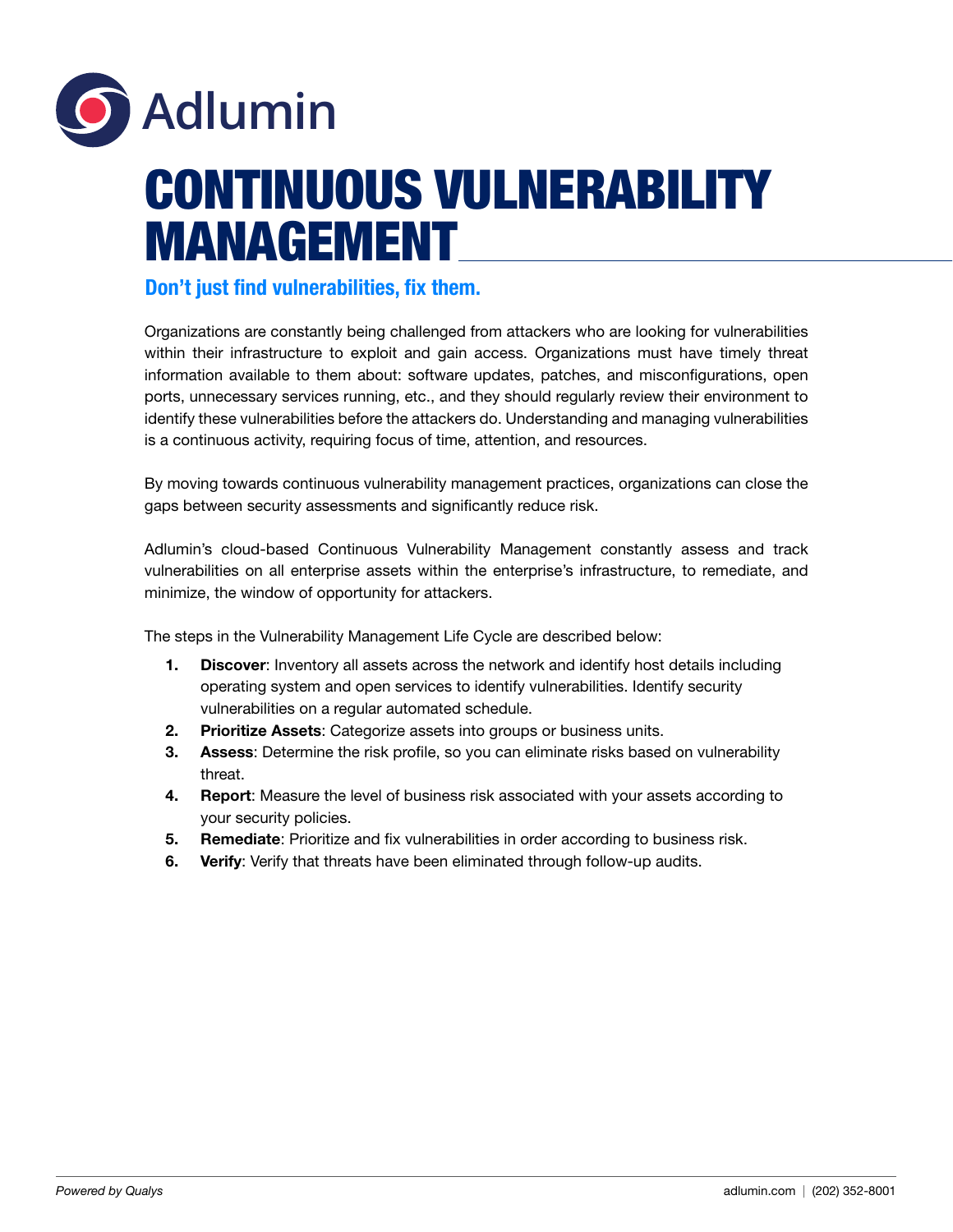

## VULNERABILITY MANAGEMENT

Continuously detect and protect against attacks, anytime, anywhere.

Adlumin's Vulnerability Management Service is a cloud-based service that gives you immediate, global visibility into where your IT systems might be vulnerable to the latest internet threats and how to protect them. It helps you to continuously identify threats and monitor unexpected changes in your network before they turn into breaches.

| <b>Detailed Features</b>                                                                                                                                                                                                                                                                                                                                                                         |                                                                                                                                                                                                                                                                                                                                                                                                                                                                                                                                                                                                                      |
|--------------------------------------------------------------------------------------------------------------------------------------------------------------------------------------------------------------------------------------------------------------------------------------------------------------------------------------------------------------------------------------------------|----------------------------------------------------------------------------------------------------------------------------------------------------------------------------------------------------------------------------------------------------------------------------------------------------------------------------------------------------------------------------------------------------------------------------------------------------------------------------------------------------------------------------------------------------------------------------------------------------------------------|
| Discover forgotten devices and organize<br>your host assets.<br>You can quickly determine what is running<br>in the different parts of your network-from<br>your perimeter and corporate network to<br>virtualized machines and cloud services<br>such as Amazon EC2. Uncover unexpected<br>access points, web servers, and other<br>devices that can leave your network open<br>to attack.      | Visually map your network with our<br>graphical host map.<br>Prioritize your remediation by assigning<br>a business impact to each asset.<br>Identify which OS, ports, services, and<br>٠<br>certificates are on each device on your<br>network.<br>Organize hosts to match the structure<br>of your business-e.g., by location,<br>region, and company department.<br>Control which hosts can be scanned<br>by which users.<br>Dynamically tag assets to automatically<br>$\bullet$<br>categorize hosts by attributes like<br>network address, open ports, OS,<br>software installed, and vulnerabilities<br>found. |
| Scan for vulnerabilities everywhere,<br>accurately and efficiently.<br>Scan systems anywhere from the same<br>console: your perimeter, your internal<br>network, and cloud environments (such as<br>Amazon EC2). Since Adlumin separates<br>scanning from reporting, you can scan<br>deeply and then create custom reports<br>showing each audience just the level of<br>detail it needs to see. | Select target hosts by IP address,<br>٠<br>asset group or asset tag.<br>Scan manually, on a schedule, or<br>continuously.<br>Scan behind your firewall securely<br>with Scanner Appliances, remotely<br>managed by Adlumin 24/7/365.<br>Scan complex internal networks.<br>Securely use authentication credentials<br>to log in to each host, database or web<br>server.<br>Scan in Amazon EC2 without filling<br>out request forms-Adlumin is pre-<br>approved.<br>Store configuration information offsite<br>with secure audit trails.                                                                             |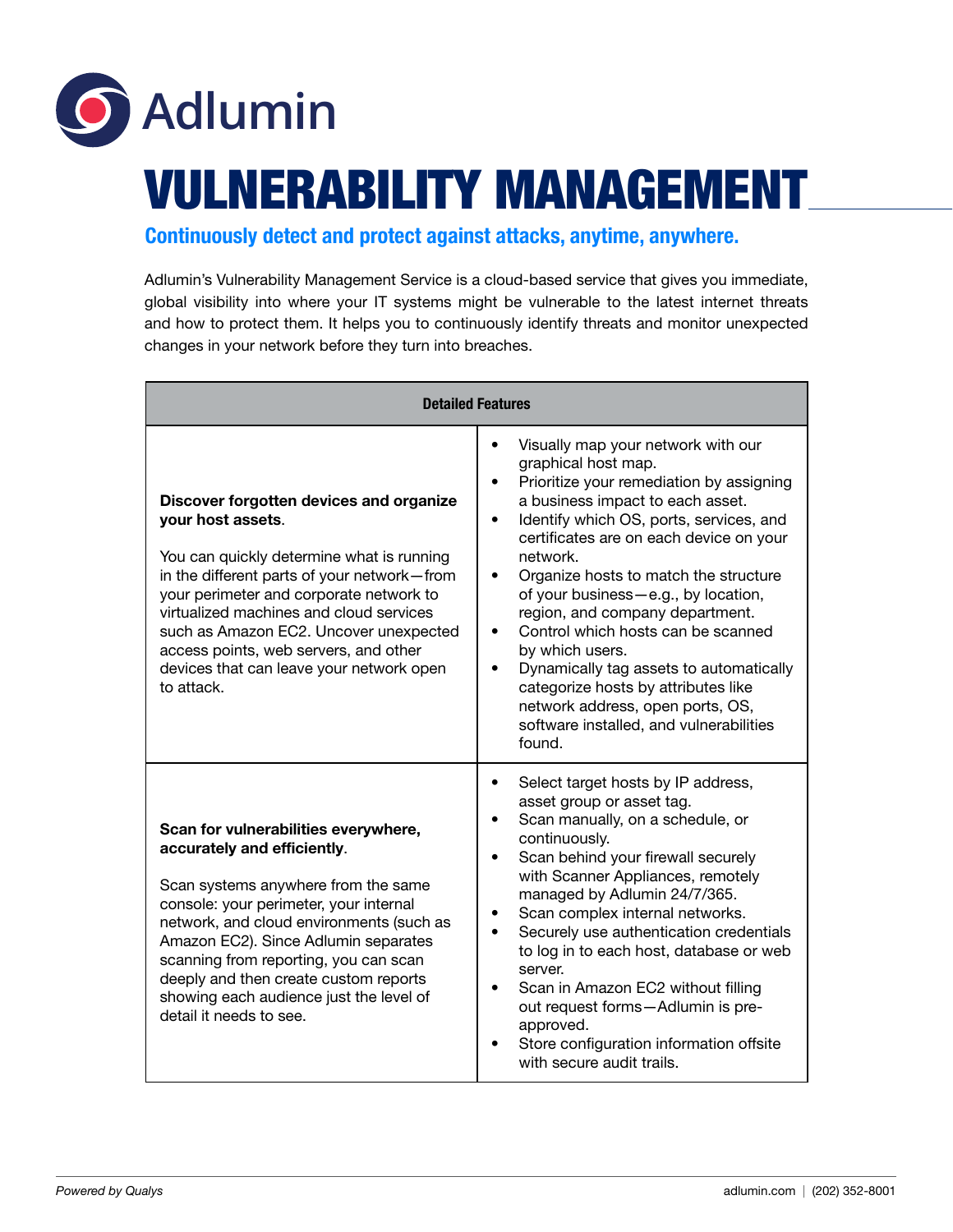

| <b>Detailed Features</b>                                                                                                                                                                                                                                                                                                                                                                                                                                                            |                                                                                                                                                                                                                                                                                                                                                                                                                                                                                                                                                                                                                                                                                                                                                                                                                |
|-------------------------------------------------------------------------------------------------------------------------------------------------------------------------------------------------------------------------------------------------------------------------------------------------------------------------------------------------------------------------------------------------------------------------------------------------------------------------------------|----------------------------------------------------------------------------------------------------------------------------------------------------------------------------------------------------------------------------------------------------------------------------------------------------------------------------------------------------------------------------------------------------------------------------------------------------------------------------------------------------------------------------------------------------------------------------------------------------------------------------------------------------------------------------------------------------------------------------------------------------------------------------------------------------------------|
| Identify and prioritize risks.<br>Using Adlumin, you can identify the highest<br>business risks using trend analysis, Zero-<br>Day and Patch impact predictions.                                                                                                                                                                                                                                                                                                                    | Track vulnerabilities over time; as they<br>$\bullet$<br>appear, are fixed or reappear.<br>Monitor certificates deployed<br>$\bullet$<br>throughout your network-see what's<br>about to expire, which hosts they are<br>used on, what their key size is, and<br>whether they are associated with any<br>vulnerabilities.<br>Put critical issues into context with the<br>$\bullet$<br>Adlumin's industry-leading, constantly<br>updated Knowledgebase.<br>See which hosts need updates after<br>$\bullet$<br>Patch Tuesday every month.<br>Examine your network's vulnerabilities<br>$\bullet$<br>over time, at different levels of detail,<br>instead of just single snapshots.<br>Predict which hosts are at risk for Zero-<br>$\bullet$<br>Day Attacks with the optional Adlumin<br>Zero-Day Risk Analyzer. |
| <b>Remediate vulnerabilities</b><br>Adlumin's ability to track vulnerability data<br>across hosts and time let you use reports<br>interactively to better understand the<br>security of your network. Use a library of<br>built-in reports, change what's shown<br>or choose different sets of assets-all<br>without having to rescan. Reports can<br>be generated on-demand or scheduled<br>automatically and then shared with the<br>appropriate recipients online in PDF or CSV. | Automatically generate and assign<br>$\bullet$<br>remediation tickets whenever<br>vulnerabilities are found.<br>Get consolidated reports of which<br>$\bullet$<br>hosts need which patches.<br>Integrate with third-party IT ticketing<br>$\bullet$<br>systems.<br>Manage exceptions when a<br>$\bullet$<br>vulnerability might be riskier to fix than<br>to leave alone.<br>Exceptions can be set to automatically<br>expire after a period for later review.                                                                                                                                                                                                                                                                                                                                                 |
| Custom reports anytime, anywhere-<br>without rescanning.<br>Adlumin's library of built-in templates<br>allows you to generate reports showing<br>vulnerability trending, that can be exported<br>in a variety of formats (HTML, DocX,<br>MHT, XML, PDF, CSV). With granular<br>customization of report templates, you can<br>add your logo and personalize reports with<br>your organization's branding.                                                                            | Create different reports for different<br>٠<br>audiences-from scorecards for<br>executives, to detailed drilldowns for<br>IT teams.<br>Document that policies are followed<br>and lapses get fixed.<br>Provide context and insight about<br>each vulnerability, including trends,<br>predictions, and potential solutions.<br>Track ongoing progress against<br>٠<br>vulnerability management objectives.<br>Management objectives.<br>Share up-to-the-minute data with<br>$\bullet$<br>GRC systems and other enterprise<br>applications via XML-based APIs.                                                                                                                                                                                                                                                   |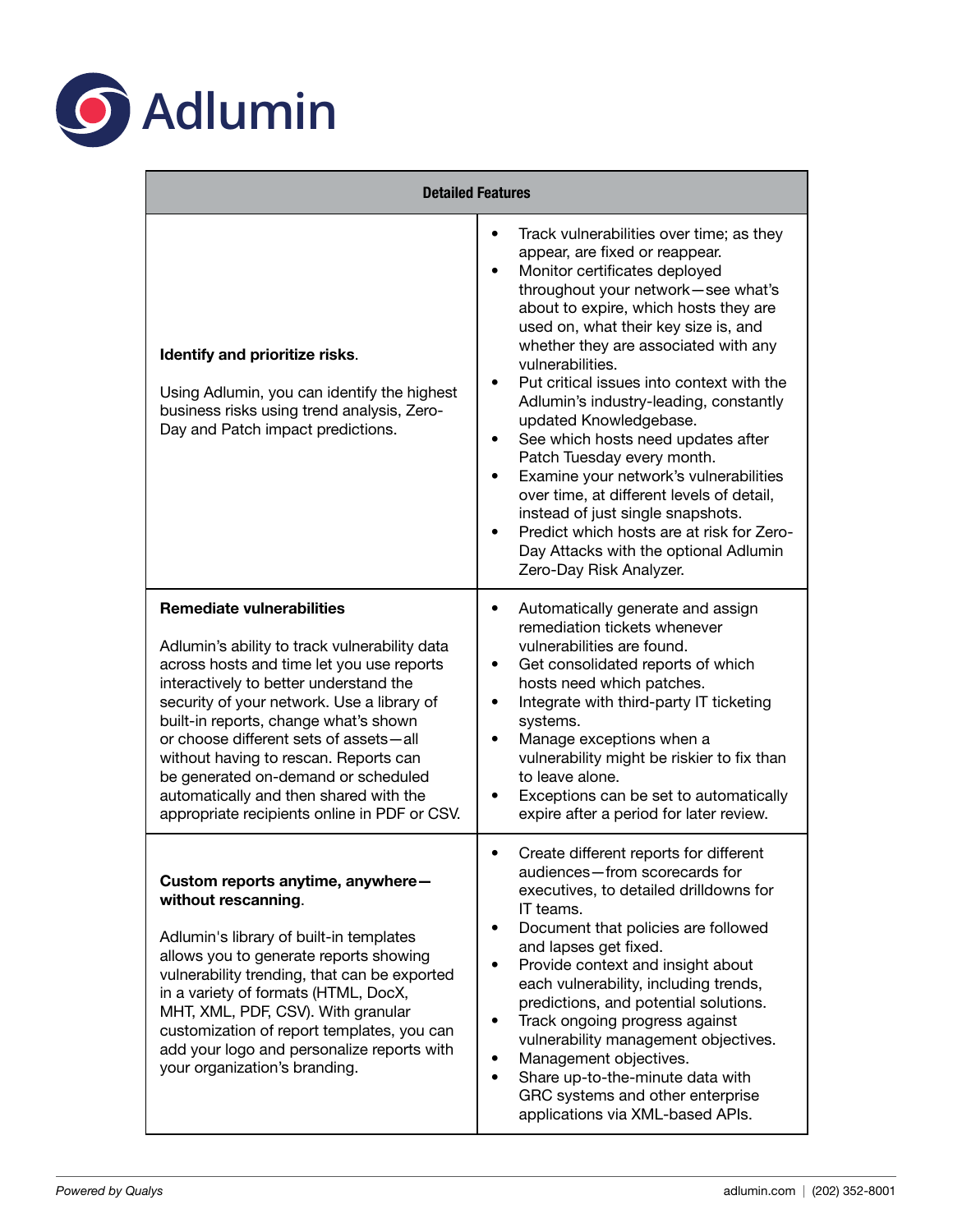

## PATCH MANAGEMENT

Streamline and accelerate vulnerability remediation for all your IT assets.

Patch Management is a cloud service that helps security and IT professionals efficiently remediate vulnerabilities and patch their systems.

Adlumin is uniquely positioned to leverage both vulnerability and threat intelligence insights in its patching solution. Cleverly, Adlumin's approach of taking patch remediation a step further with the addition of zero-touch automation eliminates non-caustic threats like always patching Chrome or iTunes. It is a welcome addition that helps companies reduce their attack surface while also freeing up IT and Security resources to focus on more strategic areas.

| <b>Detailed Features</b>                                                                               |                                                                                                                                                                                                                                                                                                                                                                                                                                                                                                                                                            |  |
|--------------------------------------------------------------------------------------------------------|------------------------------------------------------------------------------------------------------------------------------------------------------------------------------------------------------------------------------------------------------------------------------------------------------------------------------------------------------------------------------------------------------------------------------------------------------------------------------------------------------------------------------------------------------------|--|
| A single solution to patch operating<br>systems (OS), mobile devices and third-<br>party applications. | Adlumin Patch Management can be<br>used to patch and apply post-patch<br>configuration changes to operating<br>systems, mobile devices, and third-<br>party applications from a large variety of<br>vendors, all from a central dashboard. That<br>way you don't have to manage patches in<br>silos via multiple vendor-specific consoles.                                                                                                                                                                                                                 |  |
| Cloud-based solution that is easy to<br>deploy and use.                                                | No need to install software on premises<br>or configure open ports and VPNs. Any<br>on-premises workstation and server, or<br>work-from-home (WFH) device with the<br>Adlumin Cloud Agent installed can be<br>immediately scanned for missing patches<br>and patched. Anywhere you can put the<br>Adlumin Cloud Agent, you can run Adlumin<br>Patch Management. When Adlumin Patch<br>Management is used with the Adlumin<br>Cloud Agent Gateway Service, you can<br>significantly optimize bandwidth usage by<br>caching patches locally on your network. |  |
| Remote patching for corporate and<br>personal devices (endpoint and mobile).                           | With remote work now the norm, many<br>organizations struggle to deliver patches<br>to corporate and personal devices when<br>users are working from home or otherwise<br>infrequently connected to the network.<br>Adlumin Patch Management allows the<br>patch team to deliver patches to these<br>remote users within hours from the cloud,<br>while avoiding the use of limited VPN<br>bandwidth.                                                                                                                                                      |  |